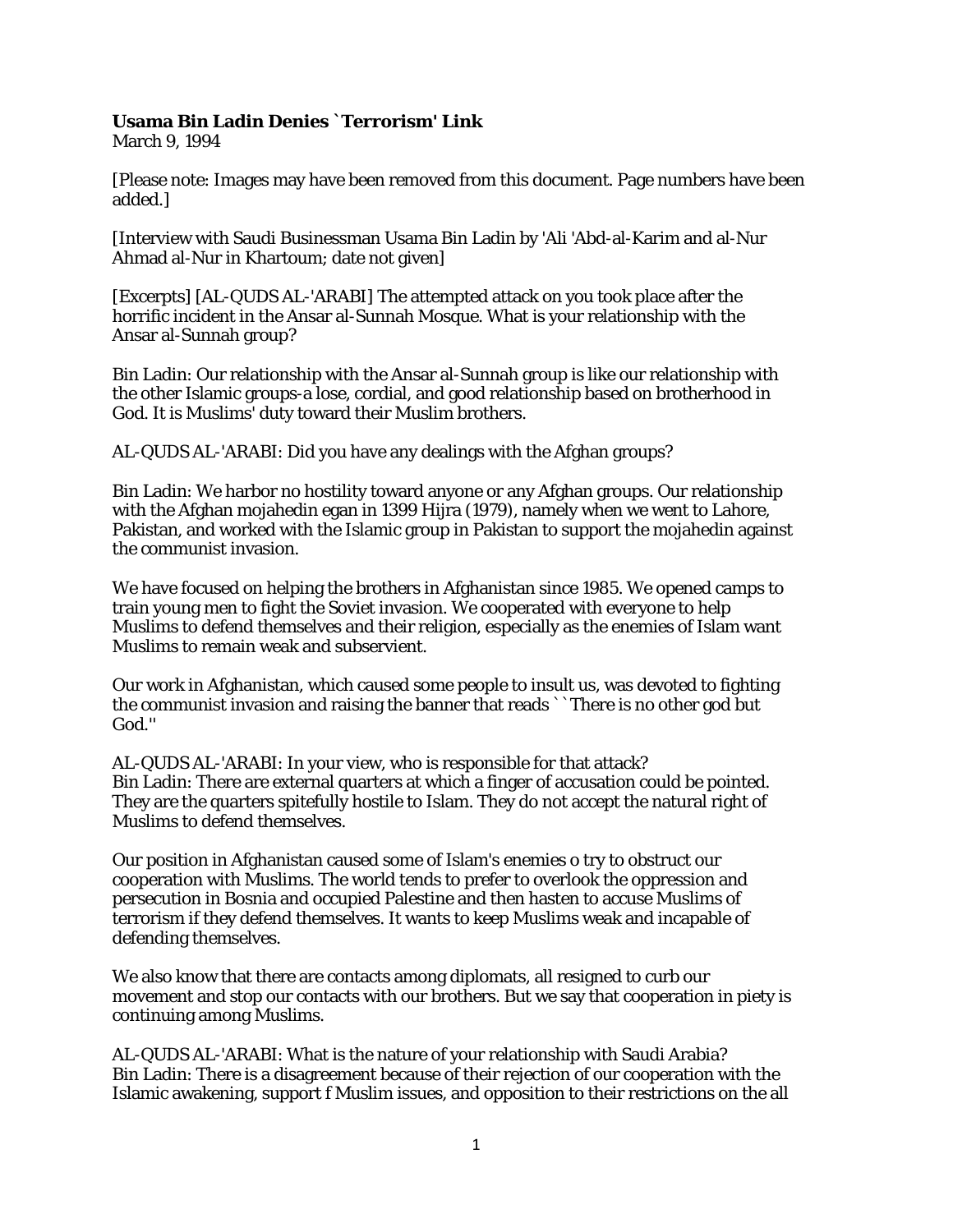[al-da'wah] and the preachers.

I am accused of supporting fundamentalism, even though everyone knows that this stems from our eagerness to raise the banner that reads ``There is no other god but God'' and support the Afghan mojahedin camps to fight oppression and communist aggression. I believe that all Muslims adopted this position; or that is what we believe was the case. AL-QUDS AL-'ARABI: And with Egypt?

Bin Ladin: The Egyptian press says that Usama Bin Ladin supports fundamentalism. We know that there are domestic problems in Egypt because of the state's violence against Islamists. Obviously there are bound to be reactions to this government policy.

Like many other Muslim young men, some Islamists in Egypt gained military experience in the Afghan mojahedin amps. These conditions forced some to take such positions in their countries to defend their religion and themselves.

The Egyptians are trying to indicate that I have something to do with the reactions taking place in their country. And hey accuse me of posing a threat to them.

AL-QUDS AL-'ARABI: And with Yemen?

Bin Ladin: What I said about Egypt I say about Yemen, which I believe is one of the best Arab and Muslim countries in terms of adherence to traditions and the faith. Nevertheless, its citizens have been subjected to murder and religious persecution. So it is natural for reactions to take place, even if some of Yemen's sons do train in Afghan camps.

The accusation that we support terrorism is a hostile, imperialist method designed to suppress Muslims' determination and paralyze their movement toward one another and toward their religion and faith. [passage omitted]

AL-QUDS AL-'ARABI: What is the nature of your presence in Sudan?

Bin Ladin: I visited Sudan for the first time in 1983, where acquainted myself with its agricultural capabilities and investment opportunities. Four years ago we came here to ooperate and work in the areas of road construction and agriculture. I inherited this type of work from my father, may God have mercy on him. [passage omitted]

Saudi Islamic Opposition Opens London Office

London AL-QUDS AL-'ARABI in Arabic 8 Aug 94 p 1

London, AL-QUDS AL-'ARABI-The Saudi Islamic opposition ``Advice and Reform Commission'' headed by Shaykh Usama Bin Ladin has announced the opening of an office in London.

The commission said in a statement signed by Shaykh Bin Ladin that the commission's shura council held a meeting last Monday [1 August] and decided to open the office in question and to appoint Khalid Bin-'Abd-al-Rahman al-Fawwaz as its director. It added that the opening of the office in London came in response to ``the desire to expand the commission's activities and to facilitate contacts with it in order to receive